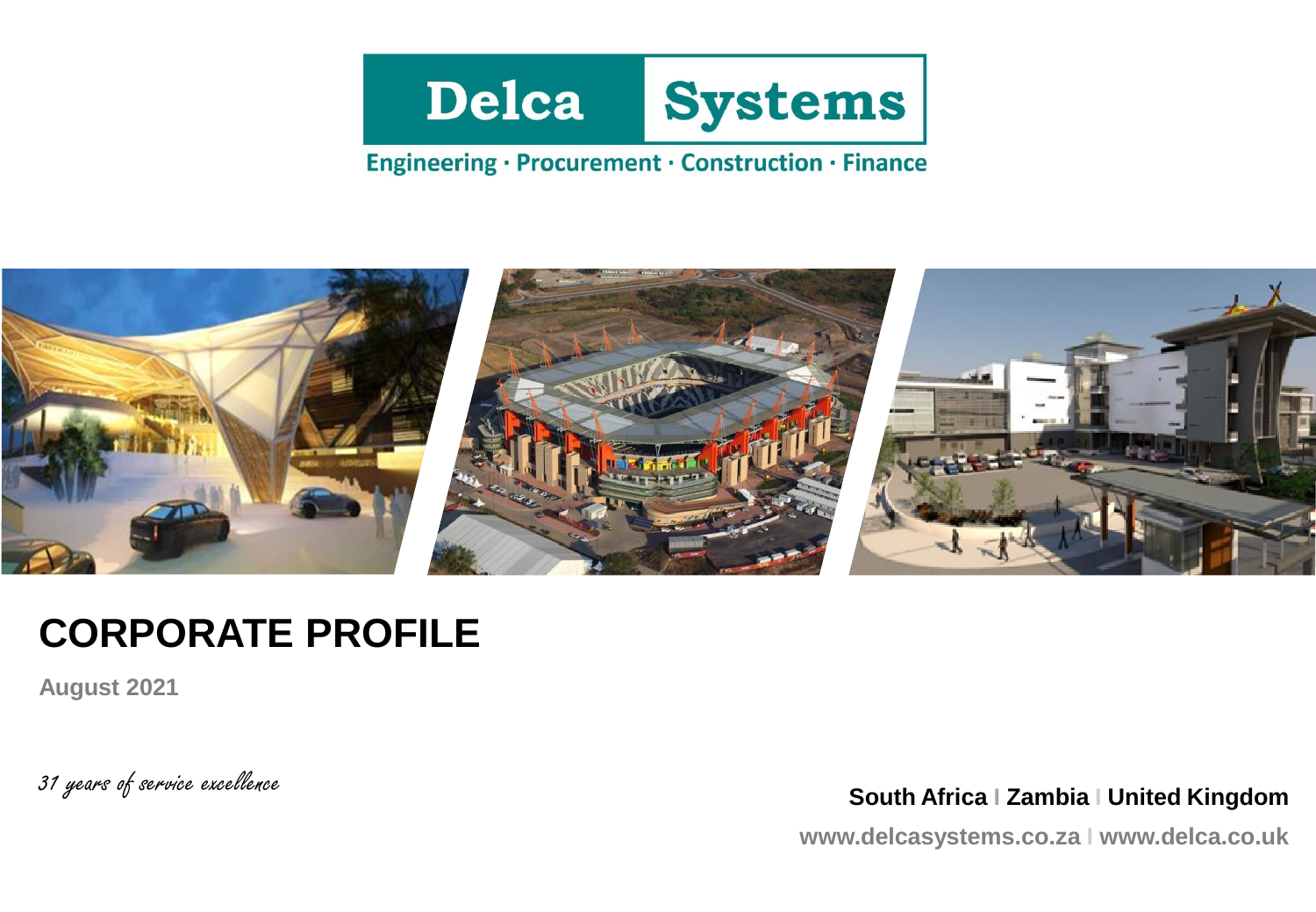**About us**

Delca Systems (Pty) Ltd is a multi-disciplinary firm, providing a spectrum of services in engineering, procurement construction and financial advisory. Established in 1990, Delca Systems has developed a high reputation of service excellence.

| <b>Fields of Service</b>                                                                                                                                                                                                                                                                                                                | <b>Associated Disciplines</b>                                                                                                                                                                                                                                                                                                             | <b>Professional Registrations</b>                                                                                                                                                                                                                                                                                                                                                                                                    |
|-----------------------------------------------------------------------------------------------------------------------------------------------------------------------------------------------------------------------------------------------------------------------------------------------------------------------------------------|-------------------------------------------------------------------------------------------------------------------------------------------------------------------------------------------------------------------------------------------------------------------------------------------------------------------------------------------|--------------------------------------------------------------------------------------------------------------------------------------------------------------------------------------------------------------------------------------------------------------------------------------------------------------------------------------------------------------------------------------------------------------------------------------|
| • Project and Programme Management<br>• Civil and Structural Engineering<br>• Municipal Services<br>• Water and Sanitation Engineering<br>• Architecture and Quantity Surveying<br>• Retail and Commercial Developments<br>• Traffic and Transportation Engineering<br>• Freight and Logistics<br>• Equipment and Commodity Aggregation | • Community Negotiations<br><b>Conflict Resolution</b><br>Economic & Financial Analysis<br>Maintenance Management Systems<br><b>Facilities Management</b><br><b>Development Facilitation</b><br><b>Management Information Systems</b><br><b>Institutional Management</b><br><b>Policy Formation</b><br>Financial Packaging & Facilitation | <b>Engineering Council of South Africa</b><br><b>Consulting Engineers South Africa</b><br><b>Construction Industry Development Board</b><br>National Home Builders Registration Council<br>Central Supplier Database for Government (SA)<br>Delca Systems (Pty) Ltd administration systems has<br>been assessed and approved by QAS International to<br>the following management systems, standards and<br>guidelines: ISO 9001:2015 |

## **Our Presence**

### **South Africa (est. 1990)**

- Westville, Durban, KwaZulu Natal (HEAD OFFICE)
- East London, Eastern Cape
- Nelspruit, Mpumalanga
- Mahikeng, North West
- Port Elizabeth, Eastern Cape
- Ladysmith, KwaZulu Natal
- Johannesburg, Gauteng

## **Zambia (est. 2018)**

• Lusaka

### **United Kingdom (est. 2019)**

• London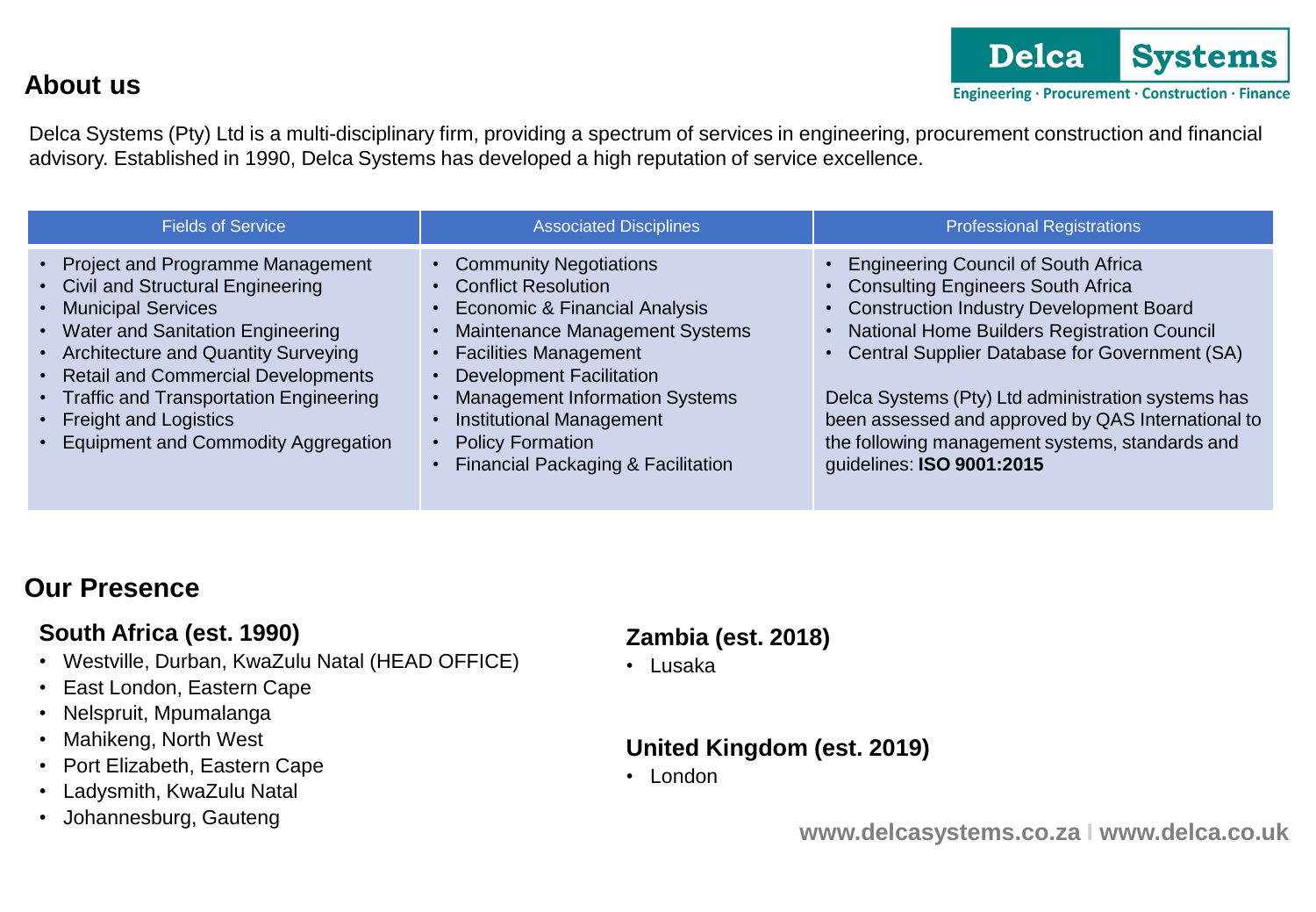# **Our History**

Engineering · Procurement · Construction · Finance

### **De Leuw Cather, Parent Company (1965 to 2000)** Delca Systems (since 1990)

- **De Leuw Cather**  established in South Africa in **1965.**
- Technologies exchanges with De Leuw Cather Canada (DELCAN).
- Average staff complement of 70.

#### **Services:**

- Transportation Planning & Engineering.
- Highway Engineering & Design.
- Major Bridge Structures Design.
- Geotechnical Engineering.

#### **Achievements**

- Completed the first Transportation Study in South Africa for the Durban City Council.
- Completed the Blueprint of the future Freeway Network System for South Africa.

### 1965 to 1970 1970 to 1980 1980 to 1990 1990 to 2000 2000 to 2010 2010 to 2021

#### • New offices opened in **Johannesburg, Cape Town, Pretoria and Durban.**

• Average staff complement of 230.

#### **Services expanded**

- Concrete Technology Freeway Pavement Design.
- Municipal Engineering.
- Commercial Developments.
- Project Management.
- Materials Technology.
- Research & Development.

#### **Achievements**

- Planning of the KwaZulu-Natal Provincial Arterial System. • Design of sections of
- National Route N2.
- Designs of Systems Interchanges on National Routes N2 &  $N<sub>3</sub>$
- Design of Bramlin Markram Arterial (Port Elizabeth).
- Preliminary Planning of National Route N11.
- Transportation Studies for various Cities.

#### • New office in **Port Elizabeth.**

• Average staff complement of 270.

#### **Services expanded**

- Pipelines/Petro Chemical.
- Vehicle Scheduling Systems.

#### **Achievements**

- Design of the Tom Jones Interchange Systems (Award Winning) in Kempton Park, Johannesburg.
- Development of the South African Road Traffic Signs Manual.
- Development of a Vehicle Scheduling System for South Africa.
- Development of the Urban Transport Guidelines Manuals.
- Maseru Safety Study for World Bank.
- Recognised as among the Top5 Engineering Companies in South Africa.
- Managing Director elected as President of the South African Association of Consulting Engineers (2 terms).

#### • Completion, Close-out and Handover of large projects (roadworks and interchanges).

- Partitioning of national company by primary
- established in **1990.** Average staff
- complement of 115.

#### **Services expanded**

- 
- Town & Regional Planning.

#### **Achievements**

- Development of the first Vehicle Tracking System
- Development of the Freeway & Arterial Planning Manual.
- Traffic Signal Integrated Systems for Cape Town Central.
- Graphics Enhancement to the Deltran Transportation Suite of Programs.
- Secondment of Experts to the National Department of Transport (NDoT) and Council for Scientific and Industrial Research (CSIR).

- New offices opened in **Nelspruit, East London, Ladysmith and Mafikeng.**
- Average staff complement of 140.

#### **Services expanded**

- Service Station Integration Design.
- Transaction Advisory.
- Mediation.
- Social Facilitation.

#### **Achievements**

- Development and Implementation of Operational Plans & Systems for the 2010 FIFA World Cup South Africa<sup>™</sup> for the Mbombela Host City.
- Transportation Plans for KwaZulu-Natal Province, Richards Bay, eThekwini, Newcastle & Ladysmith.
- 50-year Transportation Plans for the Ports of Durban & Richards Bay.

- **Delca Systems Zambia**  established in **2018.**
- **Delca Systems Limited (United Kingdom)**  established in **2019.**
- Average staff complement of 115.

#### **Services expanded**

- Integrated Public Transport Planning.
- Freight & Logistics.
- Risk Management. • Financial Feasibility Studies.
- Financial Packaging & Facilitation.
- Equipment and **Commodity** Aggregation.

#### **Achievements**

- Preliminary Design & Feasibility for Public & Private Partnership on the development of the Mbombela Cultural Centre.
- Development of the Mbombela Integrated Public Transport Network.
- Development of the National Freight Logistics Policy.
- NDoT National Freight Secretariat.
- National Household Survey Management.

- province. • **Delca Systems** was
- 

- Software Development. • Vehicle Tracking
- Systems.

- 
- in South Africa.
- Development of the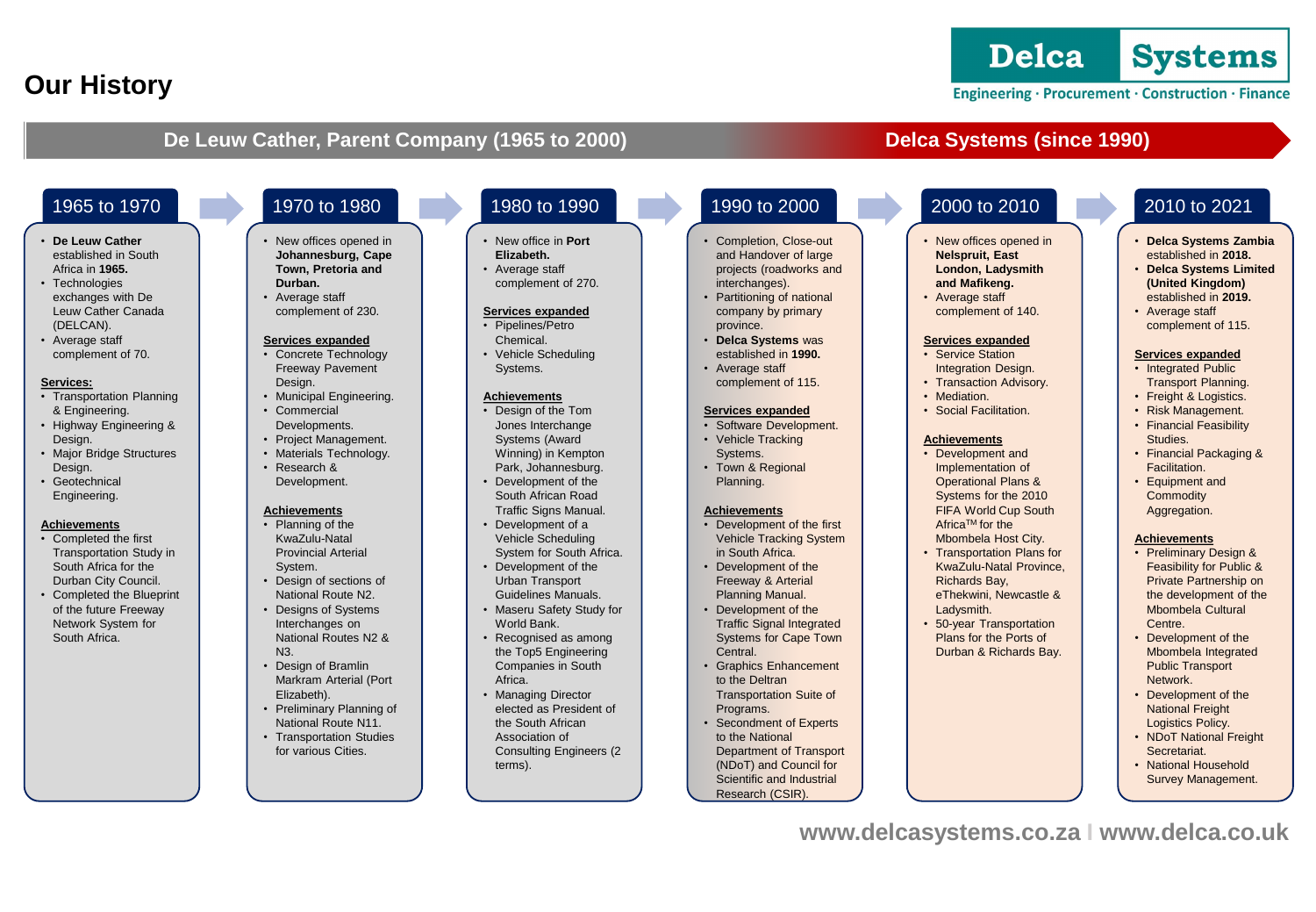## **Our Core Team**

Delca **Systems** 

### Engineering · Procurement · Construction · Finance

| <b>Directors</b>                                                                       |                                                                                                                                             |                                                                                                             |                                                                                                                         |
|----------------------------------------------------------------------------------------|---------------------------------------------------------------------------------------------------------------------------------------------|-------------------------------------------------------------------------------------------------------------|-------------------------------------------------------------------------------------------------------------------------|
| <b>Managing Director</b><br><b>Mr Z Ndlela</b><br>MBA, BBA, NDip (Transport & Safety)  | <b>Director: Traffic and Transportation</b><br><b>Mr R Palkowski</b><br><b>BSC Civil (Hons),</b><br><b>MSc Traffic &amp; Transportation</b> | <b>Director: Civil &amp; Construction</b><br>Management<br><b>Mr H Rimensberger</b><br><b>BSc Civil Eng</b> | Director: Project Management &<br><b>Quantity Surveying</b><br><b>Ms M Mafara</b><br>BSc QS (Hons), BSc CEM (Hons), MBA |
| <b>Operations</b>                                                                      | <b>Finance</b>                                                                                                                              | Legal                                                                                                       | <b>Administration</b>                                                                                                   |
| <b>Chief Operations Officer</b><br><b>Mr A Dhebideen</b><br>BTech Civil Eng, MDP, LIC7 | <b>Financial Officer</b><br><b>Ms N Moodley</b><br>BCom (Hons), CA (SA)                                                                     | <b>Compliance Officer</b><br><b>Ms N Seetal</b><br>BProc (Law) (SA)                                         | HR & Administration Manager<br><b>Ms M Dunbar</b><br><b>HR Management</b>                                               |
| <b>Senior Managers</b>                                                                 |                                                                                                                                             |                                                                                                             |                                                                                                                         |
| <b>Civil Engineering</b><br>Mr P Hwenje<br>BSc (Hons) Civil Eng, MSc Civil Eng         | Civil Engineering<br><b>Mr C Morck</b><br>BSc (Hons) Civil Eng                                                                              | Civil Engineering<br><b>Mr P Ramaselela</b><br><b>BSc Civil Eng</b>                                         | Civil Engineering<br>Mr J McLeod<br>BSc (Hons) Civil Eng                                                                |
|                                                                                        |                                                                                                                                             |                                                                                                             |                                                                                                                         |
| Civil Engineering<br>Mr S Hansrai<br>BEng (Hons) Civil Eng                             | <b>Structural Engineering</b><br><b>Mr C Morrissey</b><br><b>BSc Civil Eng, MBA</b>                                                         | <b>Electrical Engineering</b><br><b>Mr S Munnik</b><br><b>BSc Electrical Eng, MPhil Eng</b>                 | Architecture<br><b>Ms S Buthelezi</b><br><b>BSc Architecture</b>                                                        |
|                                                                                        |                                                                                                                                             |                                                                                                             |                                                                                                                         |
| <b>Mechanical Engineering</b><br><b>Mr M Razak</b><br>NHD, Welding/Fabrication Level 2 | <b>Quantity Surveying</b><br><b>Mr N Chiluvane</b><br>BSc (Hons) QS, MBA                                                                    | <b>Environmental Engineering</b><br><b>Mr K Naidoo</b><br>BA (Hons) Environmental                           | Freight & Logistics, Commodity Trading<br><b>Capt. A Pathak</b><br>ISPS, Nautical Science, MBA                          |
| <b>Technical Support and Administration</b>                                            |                                                                                                                                             |                                                                                                             |                                                                                                                         |
|                                                                                        |                                                                                                                                             |                                                                                                             |                                                                                                                         |

**Divisional Managers, Technical and Administration Staff**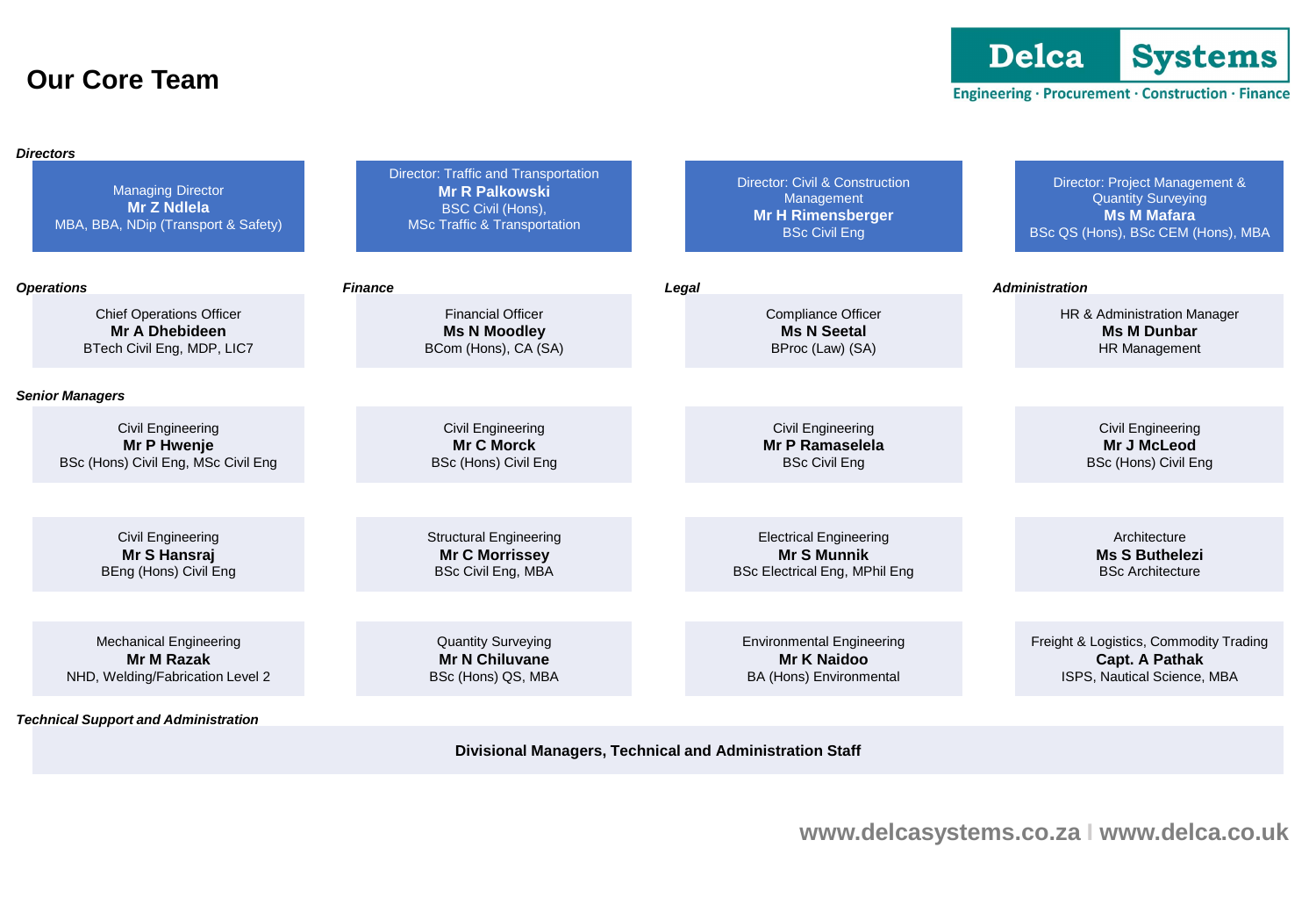# **Project and Programme Management**

- Public Transport Facilities, Schools, Multi-purpose Centres, Health Facilities, Housing, Retail Centres and complete Site Development
- Plan, design and implement projects, track progress, control resources, manage risks, estimate and communicate
- Engage stakeholders, review projects, audit and quality assurance, training and development, plan strategy

## **Civil and Structural Engineering**

- Planning, design and construction of roads, parking facilities, retail centres, airport and fuel service stations
- Construction of roads and related services in large business/industrial estates as well as residential estates
- Bulk water and sewer services and reticulation in urban and rural areas
- Rehabilitation of roads and stormwater management systems

# **Municipal Services**

- Planning, design and construction of public transport facilities
- Construction of new roads and related municipal services
- Bulk water and sewer services and reticulation
- Demographic studies
- Institutional support





**We have a full complement of qualified and dedicated professionals with extensive experience.**

**Delca** 

Engineering · Procurement · Construction · Finance

**Systems** 

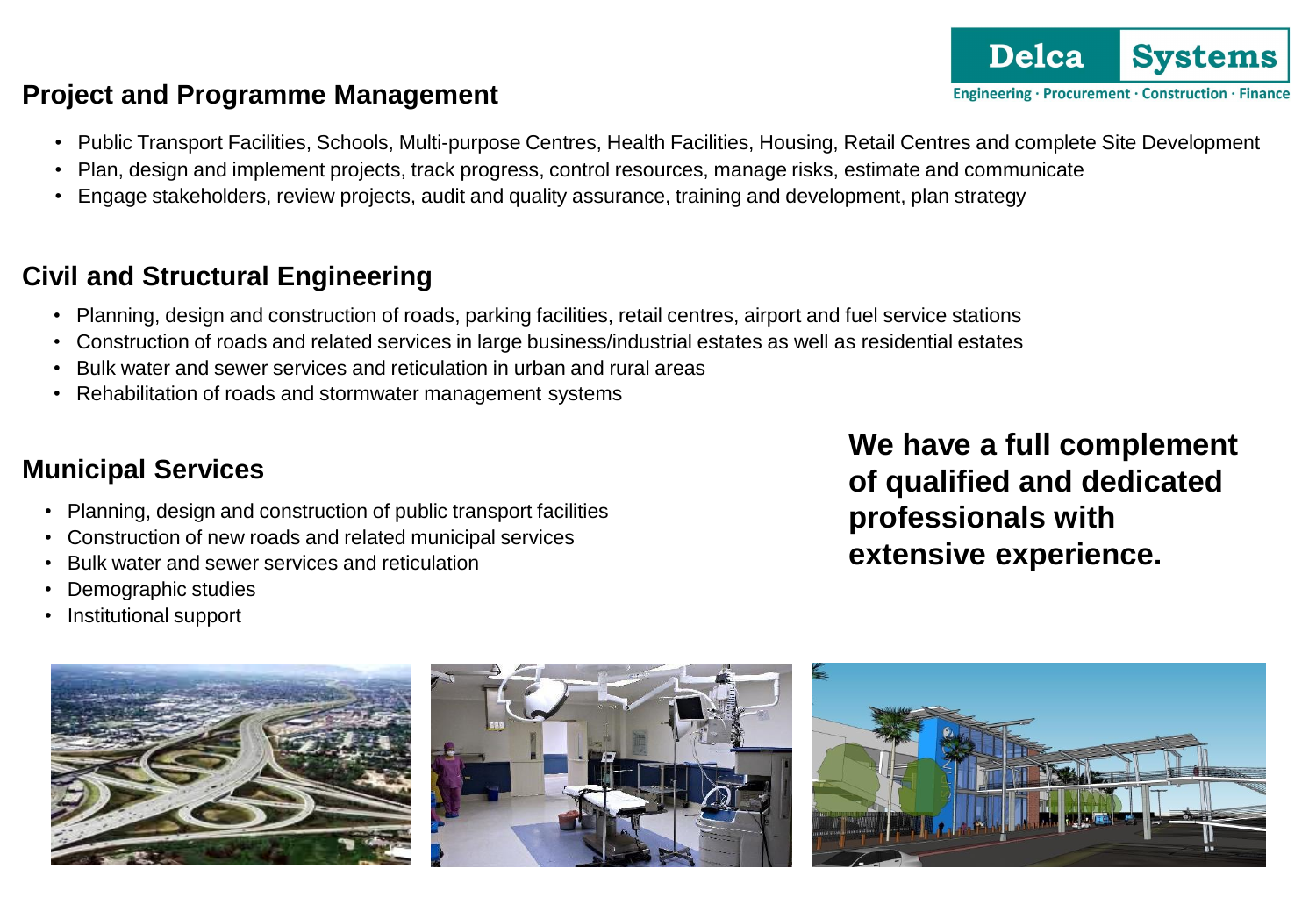# **Water and Sanitation Engineering**

- Feasibility studies and business plans
- Water demand and water loss management
- Network designs (bulk and distribution)
- Conservation, treatments and rainwater harvesting schemes
- Agricultural systems

# **Architecture and Quantity Surveying**

- Aesthetically progressive and pleasing architectural solutions which contribute to a sustainable environment
- Cost-engineering, cost-management and quantity surveying

# **Retail and Commercial Development**

- Project planning and design
- Retail brokerage and investment sale brokerage
- Financing and joint venture development.
- Anchor tenant negotiations

**Our approach is diverse and inclusive, aspiring to excellence, performance and achievement.**



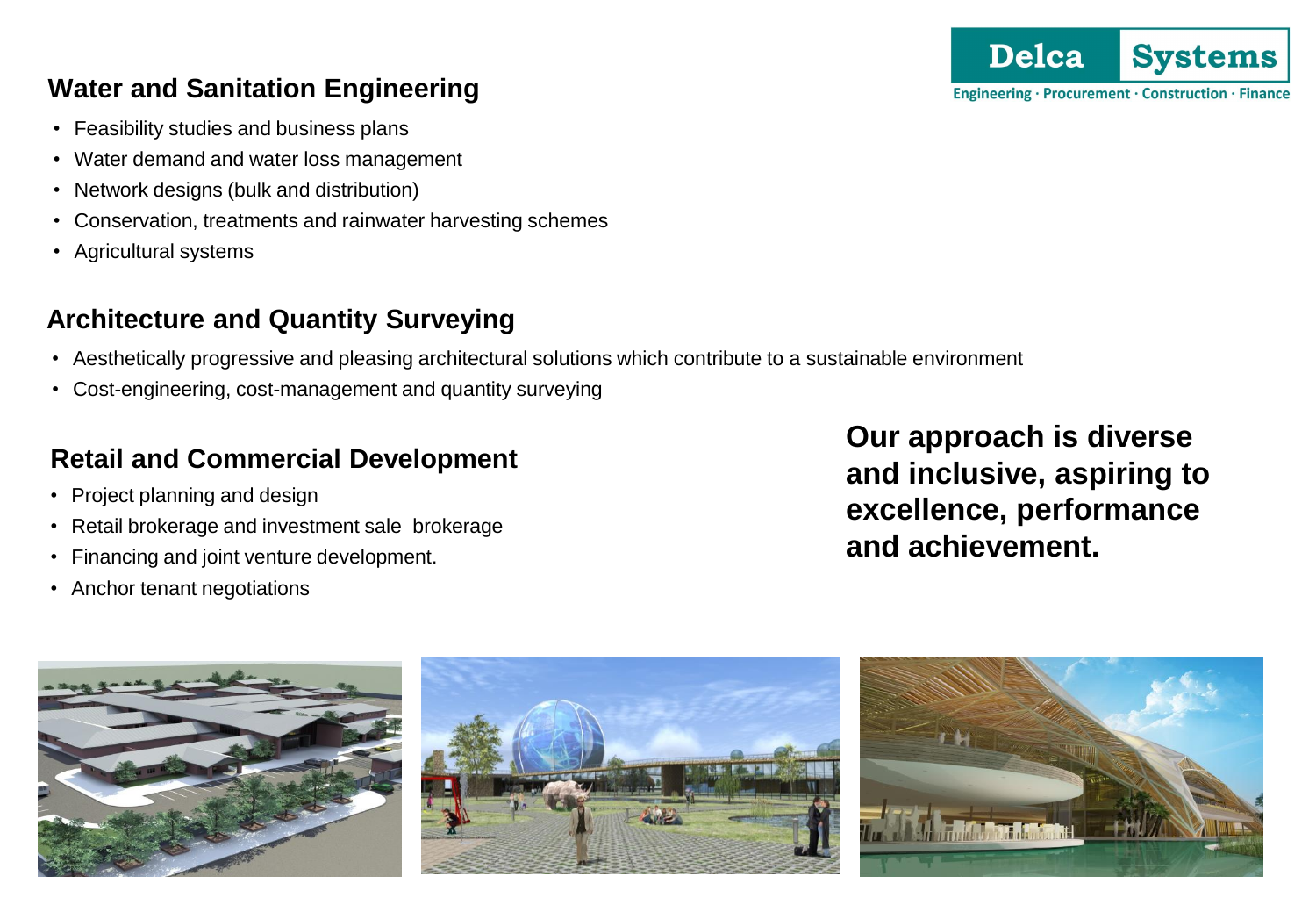## **Traffic and Transportation Engineering**

- Route location feasibility investigations of National and Provincial Routes
- Road framework planning for cities and town
- Public transport studies, including strategic systems planning, operations and management, infrastructure and policy studies
- Public transport infrastructure planning and implementation
- Micro traffic impact assessments through to CBD studies
- Dynamic traffic simulation analysis
- Parking studies, accidents investigation, road safety, traffic calming, intersection signalisation and specialist research

# **Freight and Logistics**

- Vehicle scheduling and inventory systems
- Location studies for transport hubs
- Operational studies
- Hazmat and abnormal loads routing
- Heavy goods vehicle network modelling and simulation analysis
- Freight logistics forum secretariat (for five provinces)

**We played a principal role in a wide variety of planning, development and policy studies.**







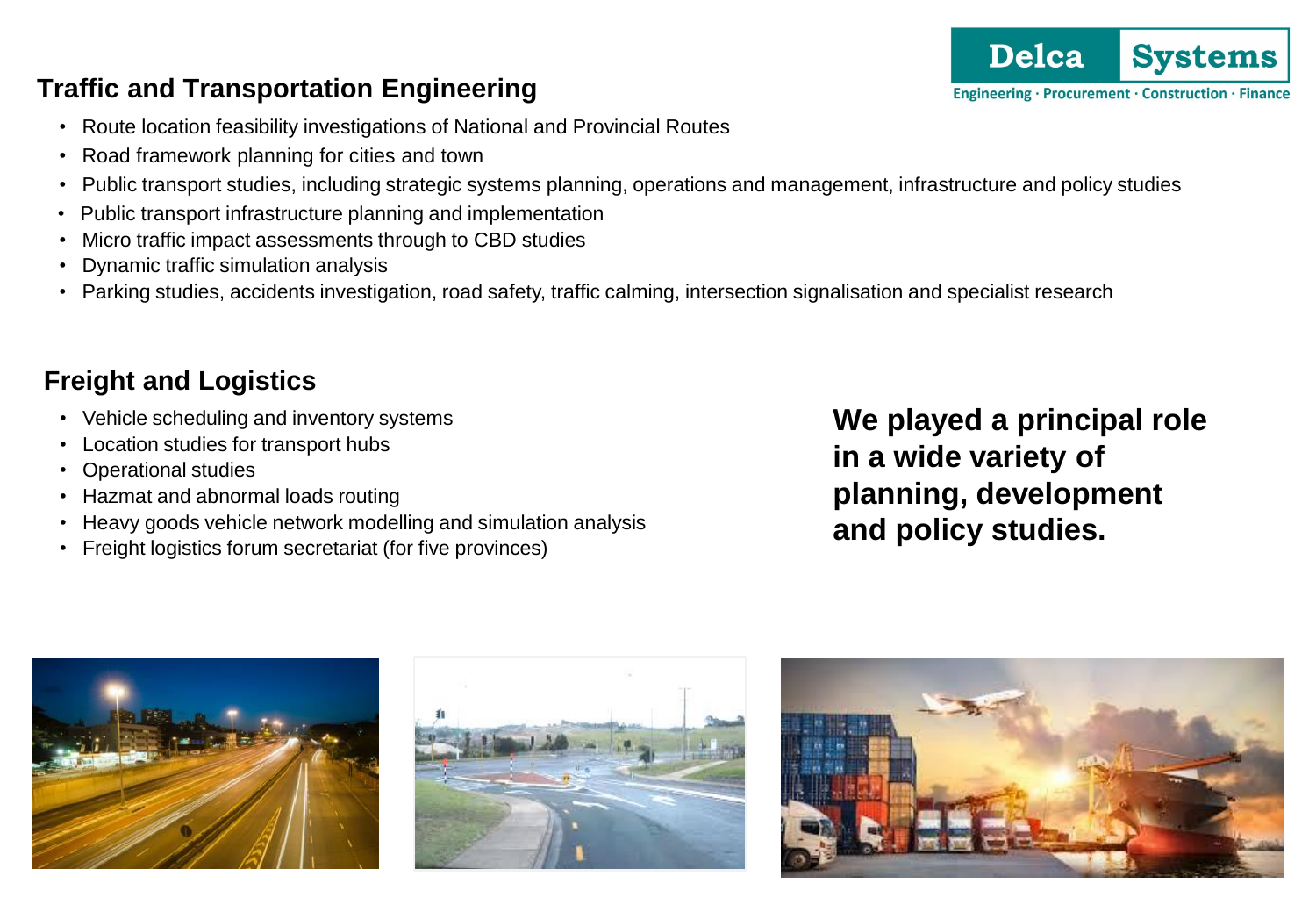## **Equipment and Commodity Aggregation**

- Based on the rich experience of promoters in EPC, we are venturing into trading and aggregation of physical commodities and equipments in the international marketplace.
- We venture our business with experienced and reputable local and international partners present in excess of **18 countries**.
- Our Clients are primarily be based of **Asia, UAE and African** countries.
- We guarantee commitment to local and international shipping requirements and to deliver goods safely and securely with consistency and reliability.
- We have established a network of leading manufacturers, traders, suppliers, distributors and bring the synergy to ensure a cost competitive advantage to out Clients.
- We pride ourselves on exceptional service delivery in ensuring the distribution channel between the Supplier and the Buyer is complete.

# **We focus on global market demands, lifecycle engineering and value chain management.**





**Delca** 

Engineering · Procurement · Construction · Finance

**Systems**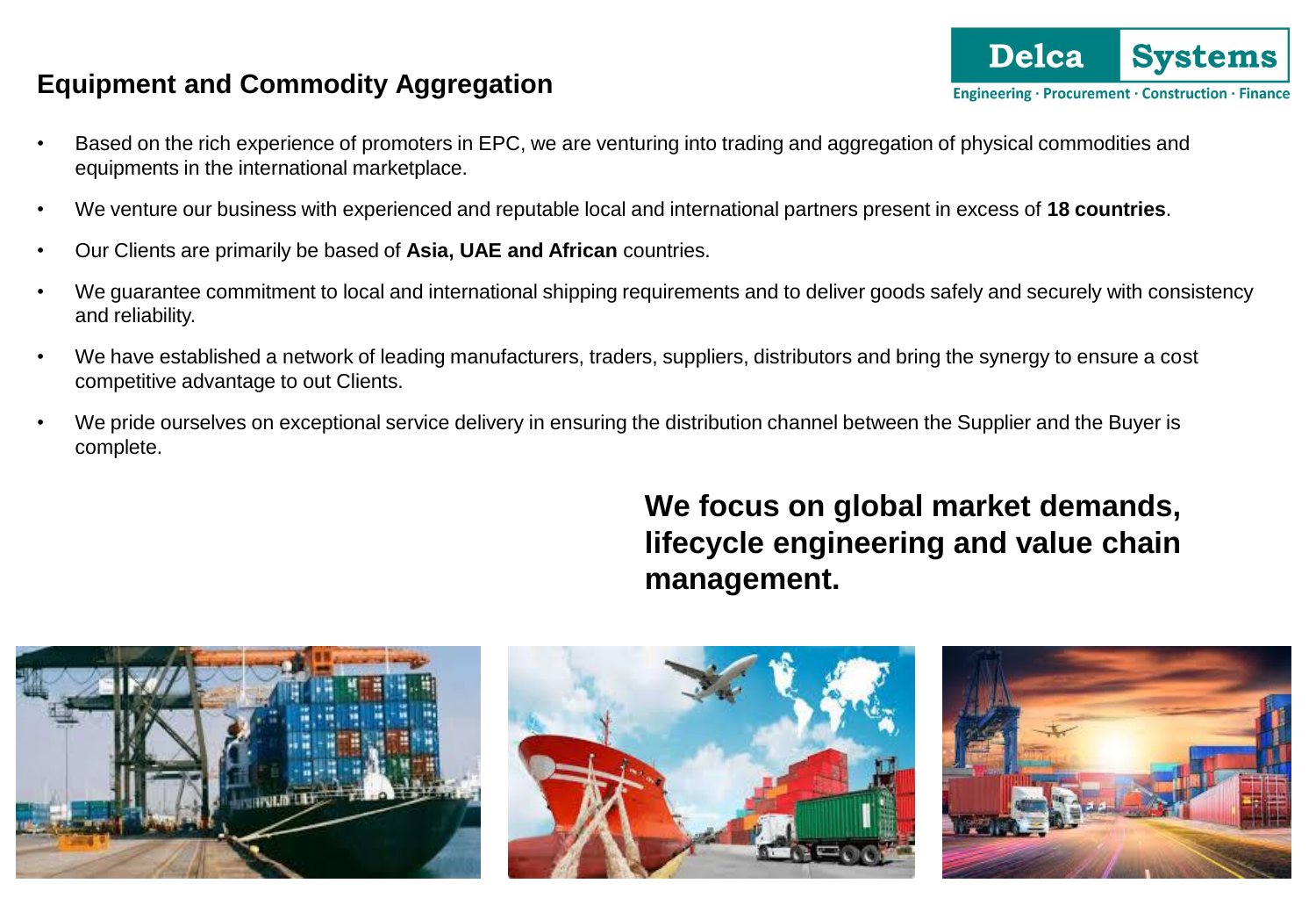## **Origination Source**



### **Global Clientele Presence**

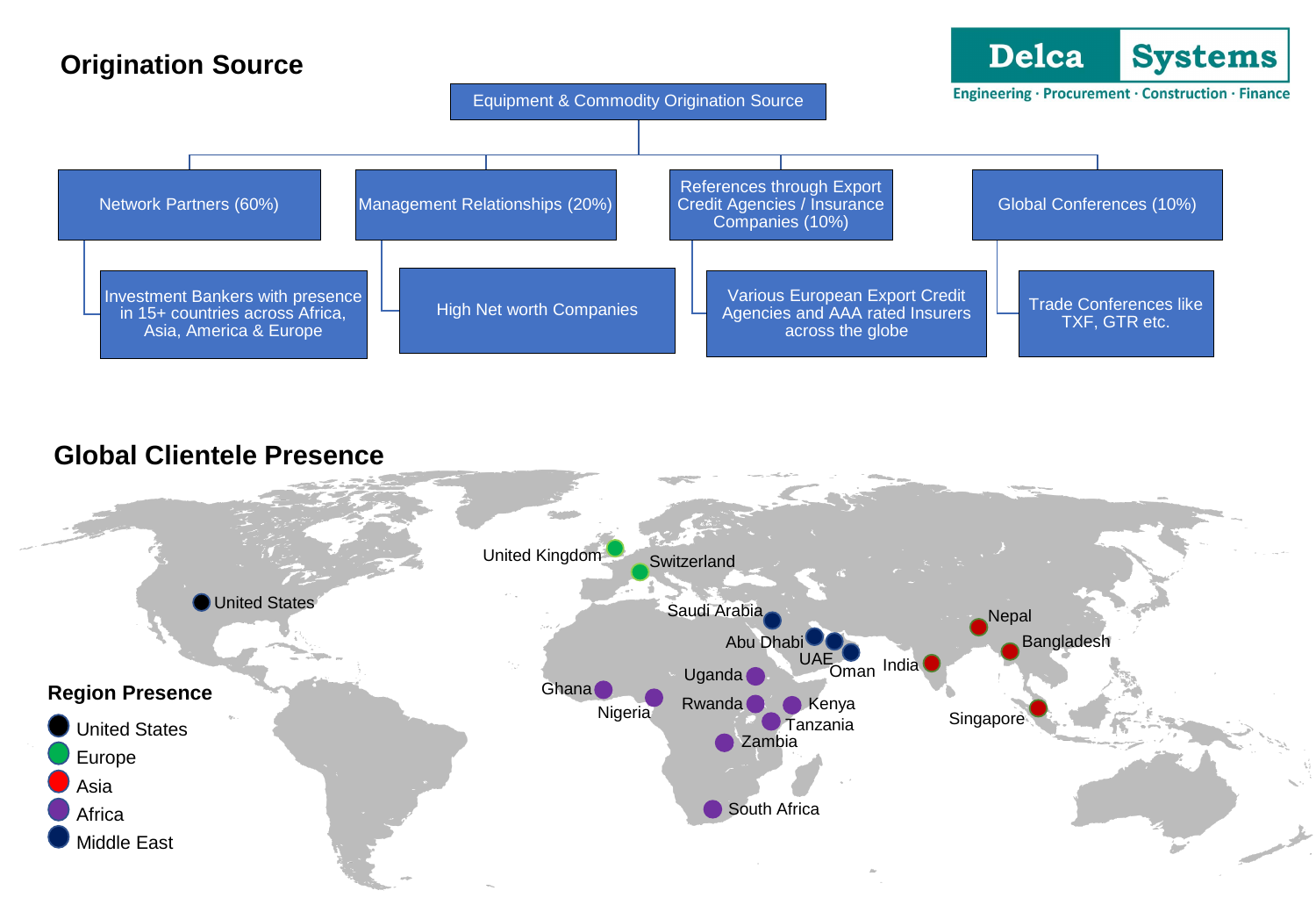# **Financial Advisory**

- **Delca Systems** Engineering · Procurement · Construction · Finance
- We work with corporate clients and financial investors on providing support to conceptualize, establish and execute greenfield as well as brownfield projects.
- We are entrenched in building relationships & arranging financing for our clientele by leveraging our deep understanding of local markets, regulatory frameworks and business culture, as well as by way of our extensive network and expertise in complex problemsolving.
- Using our strong relations with International Lenders and along with our strategic partners, we can provide highly competitive financing from Tier 1 Banks and Funders.
- We have expertise in execution of supply contracts with multiple financing options including credit enhancement structures. We ensure that overall cost is minimized while maximizing profitability.
- We are sector-agnostic and work across diverse sectors, however our team has extensive experience of working in Infrastructure, Agriculture, Manufacturing, Healthcare & Financial Services sectors in Africa.
- We partner with experts in the financial services space to provide bespoke structuring and fund-raising solutions for our clients.

**We have a dedicated team that works on providing advisory services to clients to establish and execute market entry and financing strategies across Africa.**





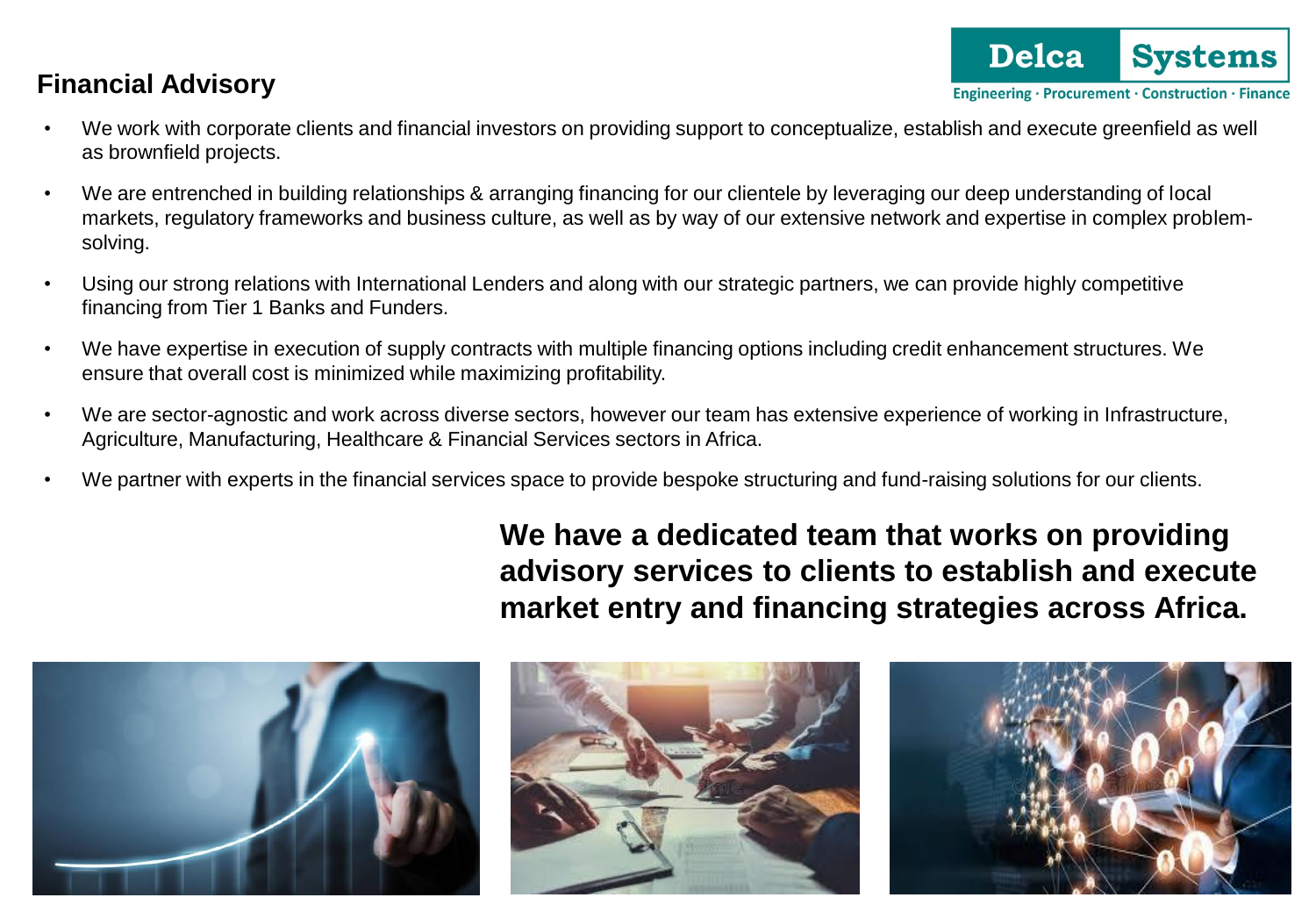

### **Transport Sector**

| <b>Client</b>              | <b>Project Description</b>                                                             |      | <b>End</b> | <b>Status</b> |              | Value (ZAR)    | <b>Value (USD)</b> |
|----------------------------|----------------------------------------------------------------------------------------|------|------------|---------------|--------------|----------------|--------------------|
| <b>Local Government</b>    | 50-Year Transport Plan for Richards Bay Port                                           | 2005 | 2008       | Complete      | $\mathsf{R}$ | 22 000 000 \$  | 1 466 667          |
| <b>Local Government</b>    | Traffic Impact Assessments (retail, residential, industrial & commercial developments) | 2010 | 2021       | Ongoing       | R            | 6 000 000 \$   | 400 000            |
| <b>Local Government</b>    | Nelspruit Public Transport Rank & Ancillary Facilities                                 | 2008 | 2021       | Ongoing       | $\mathsf{R}$ | 120 000 000 \$ | 8 000 000          |
| <b>Local Government</b>    | Mbombela Public Transport Restructuring & Nelspruit Intermodal Interchange             | 2008 | 2009       | Complete      | R            | 120 000 000 \$ | 8 000 000          |
| <b>Local Government</b>    | Mbombela Public Transport Legacy: World Cup 2010                                       | 2009 | 2010       | Complete      | R            | 422 700 000 \$ | 28 180 000         |
| <b>Local Government</b>    | Mbombela Integrated Public Transport Network (IPTN) and Implementation Programme       | 2011 | 2021       | Ongoing       | R.           | 872 400 000 \$ | 58 160 000         |
| <b>National Government</b> | National Household Travel Survey                                                       | 2012 | 2013       | Complete      | $\mathsf{R}$ | 5 000 000 \$   | 333 333            |
|                            | National Government National Transport Forum Provision of Secretariat Services         | 2014 | 2017       | Complete      | $\mathsf{R}$ | 5 600 000 \$   | 373 333            |
| <b>Local Government</b>    | Umhlathuze Integrated Rapid Public Transport Network                                   | 2015 | 2021       | Ongoing       | $\mathsf{R}$ | 28 000 000 \$  | 1866667            |
| <b>Local Government</b>    | Main Road R40 Stations: Rocky's Drift Public Transport Facility (Aesthetic Upgrades)   | 2016 | 2017       | Complete      | $\mathsf{R}$ | 1 100 000 \$   | 73 333             |
| <b>Local Government</b>    | Main Road R40 Rob Ferreira Public Transport Facility                                   | 2016 | 2018       | Complete      | $\mathsf{R}$ | 13 400 000 \$  | 893 333            |
| <b>Local Government</b>    | Main Road R40 TUT Public Transport Facility                                            | 2016 | 2018       | Complete      | $\mathsf{R}$ | 8 200 000 \$   | 546 667            |
| <b>Local Government</b>    | <b>Riverside Public Transport Facility</b>                                             | 2016 | 2018       | Complete      | $\mathsf{R}$ | 17 200 000 \$  | 1 146 667          |
| <b>Local Government</b>    | <b>Bosch Street Public Transport Facility</b>                                          | 2016 | 2018       | Complete      | R            | 13 800 000 \$  | 920 000            |
| <b>Local Government</b>    | Public Transport By Laws                                                               | 2016 | 2017       | Complete      | $\mathsf{R}$ | 450 000 \$     | 30 000             |
| <b>Local Government</b>    | Bus Operators Technical Advisors IRPTN (Go! Durban) Phase 1                            | 2018 | 2021       | Ongoing       | R.           | 17 000 000 \$  | 1 133 333          |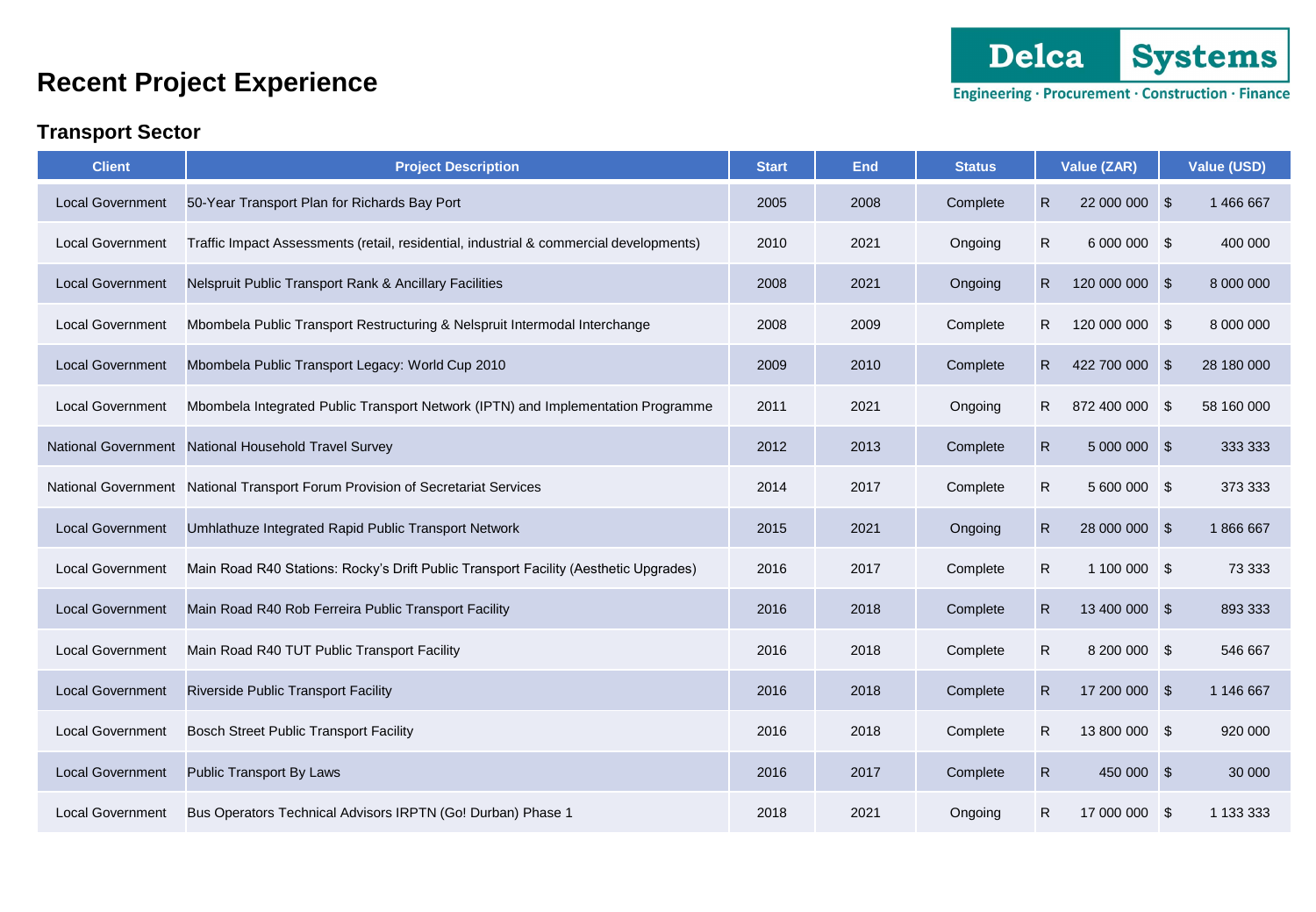

Engineering · Procurement · Construction · Finance

### **Health Sector**

| <b>Client</b>                              | <b>Project Description</b>                             | <b>Start</b> | <b>End</b> | <b>Status</b> | Value (ZAR)                   | Value (USD) |
|--------------------------------------------|--------------------------------------------------------|--------------|------------|---------------|-------------------------------|-------------|
|                                            | Provincial Government Madadeni Psychiatric Hospital    | 2010         | 2013       | Complete      | $\mathsf{R}$<br>1 300 000 \$  | 86 667      |
|                                            | Provincial Government DOH Clinics Programme            | 2010         | 2015       | Complete      | $\mathsf{R}$<br>20 000 000 \$ | 1 333 333   |
|                                            | Provincial Government Addington Isolation Ward         | 2010         | 2011       | Complete      | $\mathsf{R}$<br>6 800 000 \$  | 453 333     |
|                                            | Provincial Government Ngwelezane Isolation Ward        | 2010         | 2011       | Complete      | $\mathsf{R}$<br>7 800 000 \$  | 520 000     |
|                                            | Provincial Government Manguzi Isolation Ward           | 2010         | 2011       | Complete      | $\mathsf{R}$<br>7 300 000 \$  | 486 667     |
| Provincial Government Mseleni PMTCT        |                                                        | 2010         | 2011       | Complete      | $\mathsf{R}$<br>5700000 \$    | 380 000     |
|                                            | Provincial Government Pixley Ka Seme Regional Hospital | 2012         | 2021       | Ongoing       | R 2 100 000 000 \$            | 140 000 000 |
|                                            | Provincial Government Pomeroy Community Helath Centre  | 2012         | 2015       | Complete      | R<br>161 000 000 \$           | 10 733 333  |
| Provincial Government King Edward Hospital |                                                        | 2012         | 2015       | Complete      | $\mathsf{R}$<br>16 000 000 \$ | 1 066 667   |
|                                            | Provincial Government Edendale Hospital Accommodation  | 2012         | 2014       | Complete      | $\mathsf{R}$<br>7 300 000 \$  | 486 667     |
|                                            | Provincial Government Ceza Hospital Accommodation      | 2012         | 2014       | Complete      | $\mathsf{R}$<br>11 800 000 \$ | 786 667     |
|                                            | Provincial Government Ekhombe Accommodation            | 2012         | 2015       | Complete      | $\mathsf{R}$<br>21 300 000 \$ | 1 420 000   |
|                                            | Provincial Government Pholela Accommodation            | 2012         | 2015       | Complete      | $\mathsf{R}$<br>18 200 000 \$ | 1 213 333   |
|                                            | Provincial Government Charles Johnson Accommodation    | 2012         | 2013       | Complete      | $\mathsf{R}$<br>1 400 000 \$  | 93 333      |
|                                            | Provincial Government Manguzi Hospital Accommodation   | 2012         | 2013       | Complete      | $\mathsf{R}$<br>3 200 000 \$  | 213 333     |
|                                            | Provincial Government Catherine Booth MDR Clinic       | 2013         | 2014       | Complete      | $\mathsf{R}$<br>18 000 000 \$ | 1 200 000   |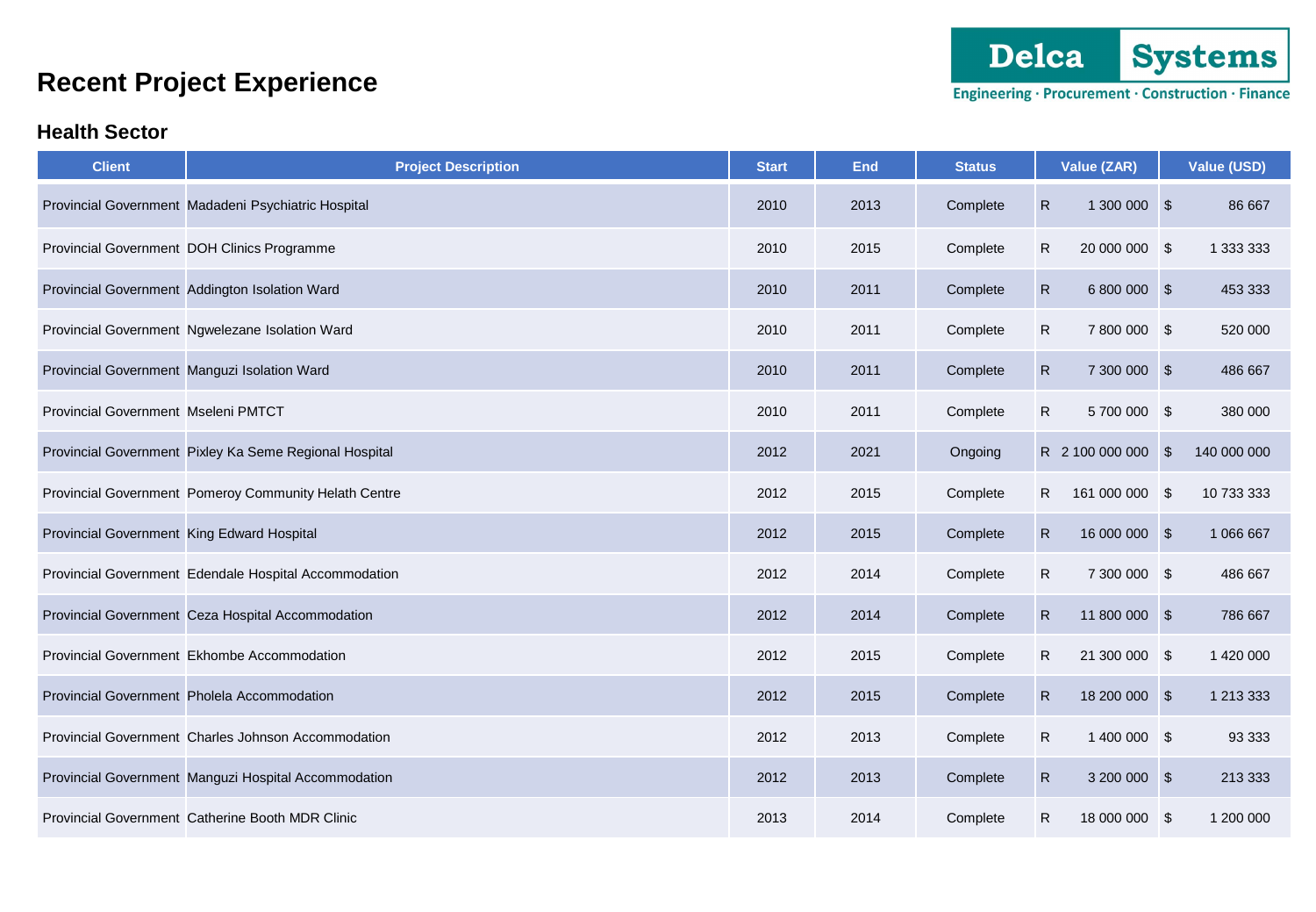### **Health Sector - Continued**

| <b>Client</b>                               | <b>Project Description</b>                                                 | <b>Start</b> | <b>End</b> | <b>Status</b> | Value (ZAR)          | Value (USD)   |
|---------------------------------------------|----------------------------------------------------------------------------|--------------|------------|---------------|----------------------|---------------|
|                                             | Provincial Government Department of Health Maintenance Programme           | 2013         | 2015       | Complete      | R.<br>116 000 000 \$ | 7 733 333     |
|                                             | Provincial Government Fort Napier Accommodation                            | 2013         | 2015       | Complete      | R.<br>13 800 000 \$  | 920 000       |
|                                             | Provincial Government Umbumbulu Community Health Centre                    | 2015         | 2015       | On Hold       | R.<br>198 000 000 \$ | 13 200 000    |
|                                             | Provincial Government Dannhauser Community Health Centre                   | 2016         | 2018       | Complete      | R.<br>178 000 000 \$ | 11 866 667    |
| <b>National Government</b>                  | Development Bank of South Africa - Renovations to 26 Clinics               | 2017         | 2018       | Complete      | R.<br>24 800 000 \$  | 1 653 333     |
|                                             | Provincial Government Ladysmith Hospital Multi-Year Plan                   | 2018         | 2021       | In Planning   | R.<br>2 100 000 \$   | 140 000       |
| <b>National Government</b>                  | Development Bank of South Africa - Assessments & Renovations to 18 Clinics | 2019         | 2021       | Ongoing       | R.<br>97 000 000 \$  | 6 4 6 6 6 6 7 |
| Provincial Government Umphumulo Hospital    |                                                                            | 2019         | 2021       | Ongoing       | R<br>45 000 000 \$   | 3 000 000     |
| Provincial Government Untunjambili Hospital |                                                                            | 2019         | 2021       | Ongoing       | R.<br>35 400 000 \$  | 2 360 000     |

Engineering · Procurement · Construction · Finance

**Systems** 

Delca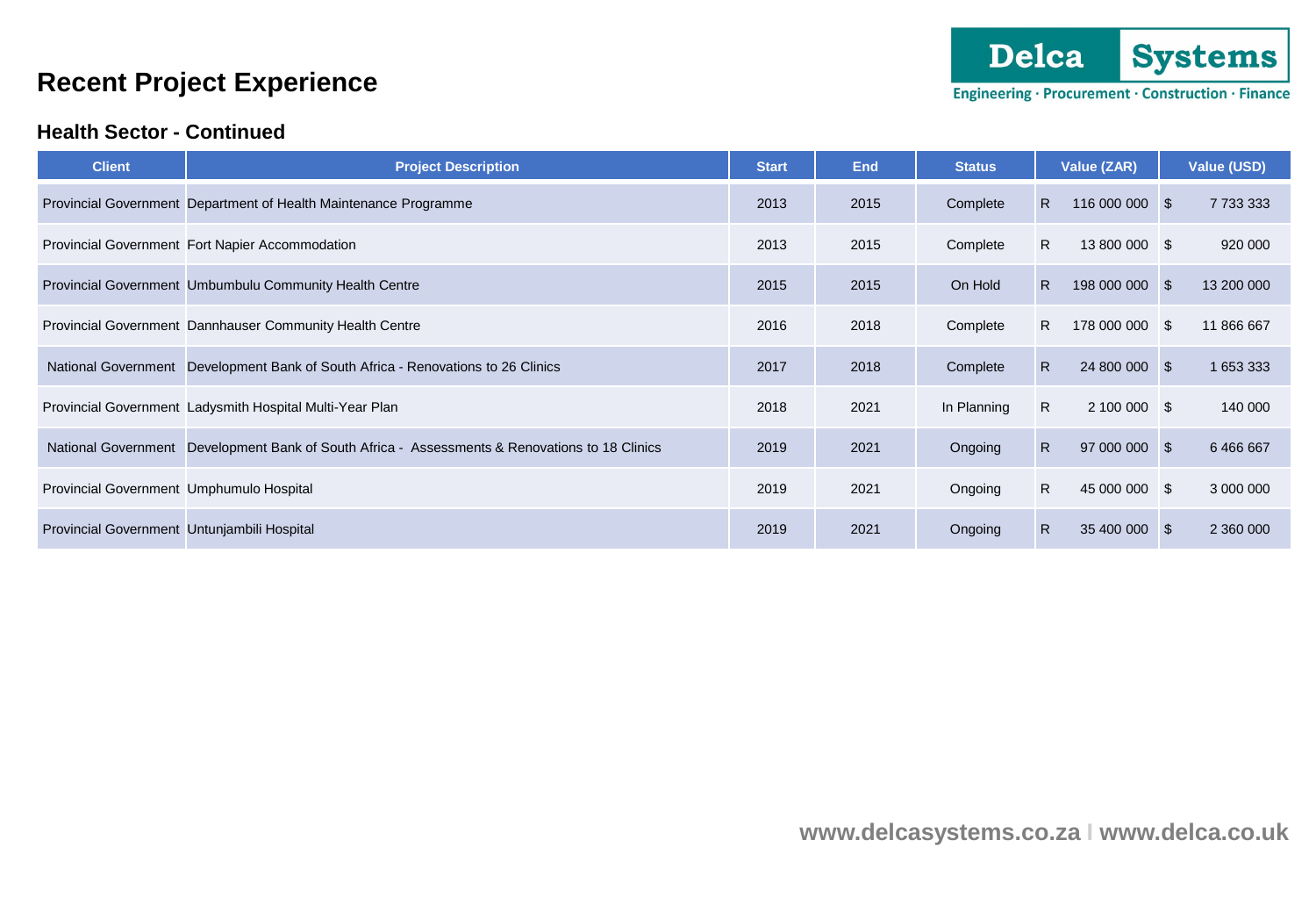### **Buildings and Property Sector**

Engineering · Procurement · Construction · Finance

| <b>Client</b>            | <b>Project Description</b>                                          | <b>Start</b> | <b>End</b> | <b>Status</b> | Value (ZAR)                    | Value (USD)       |
|--------------------------|---------------------------------------------------------------------|--------------|------------|---------------|--------------------------------|-------------------|
|                          | National Government National Schools Programme (47 Schools)         | 2005         | 2021       | Ongoing       | R 1636 500 000                 | \$<br>109 100 000 |
|                          | Provincial Government KZN Provincial Schools Programme (96 Schools) | 2010         | 2018       | Complete      | R<br>993 300 000 \$            | 66 220 000        |
| <b>Local Government</b>  | Port Shepstone Intermodal Facility                                  | 2010         | 2021       | Ongoing       | $\mathsf{R}$<br>498 600 000 \$ | 33 240 000        |
|                          | Provincial Government Community Services Offices (7 Centres)        | 2011         | 2014       | Complete      | R.<br>112 900 000 \$           | 7 526 667         |
| <b>Local Government</b>  | Mbombela Science & Heritage Centre                                  | 2012         | 2021       | On Hold       | R.<br>260 000 000 \$           | 17 333 333        |
| <b>Local Government</b>  | Mbombela International Convention Centre                            | 2012         | 2021       | On Hold       | R 1800 000 000 \$              | 120 000 000       |
| <b>Private Developer</b> | <b>Edgars Oudtshoorn</b>                                            | 2013         | 2014       | Complete      | $\mathsf{R}$<br>30 000 000 \$  | 2 000 000         |
| <b>Private Developer</b> | Melmoth Shopping Centre                                             | 2013         | 2014       | Complete      | $\mathsf{R}$<br>25 000 000 \$  | 1 666 667         |
| <b>Private Developer</b> | Mqanduli Shopping Centre                                            | 2014         | 2016       | Complete      | $\mathsf{R}$<br>63 000 000 \$  | 4 200 000         |
| <b>Local Government</b>  | Mooi River Small Town Rehabilitation Programme                      | 2015         | 2017       | Complete      | $\mathsf{R}$<br>5 000 000 \$   | 333 333           |
|                          | State Owned Enterprise Isipingo Retail Development                  | 2016         | 2021       | Ongoing       | $\mathsf{R}$<br>358 300 000 \$ | 23 886 667        |
| <b>Private Developer</b> | Mpushini Industrial Park                                            | 2016         | 2021       | Ongoing       | $\mathsf{R}$<br>900 000 000 \$ | 60 000 000        |
| <b>Local Government</b>  | Dannhauser Local Municipality Offices                               | 2017         | 2021       | Ongoing       | $\mathsf{R}$<br>139 000 000 \$ | 9 266 667         |
|                          | State Owned Enterprise Mandeni Youth Enterprise                     | 2019         | 2021       | Ongoing       | $\mathsf{R}$<br>5 800 000 \$   | 386 667           |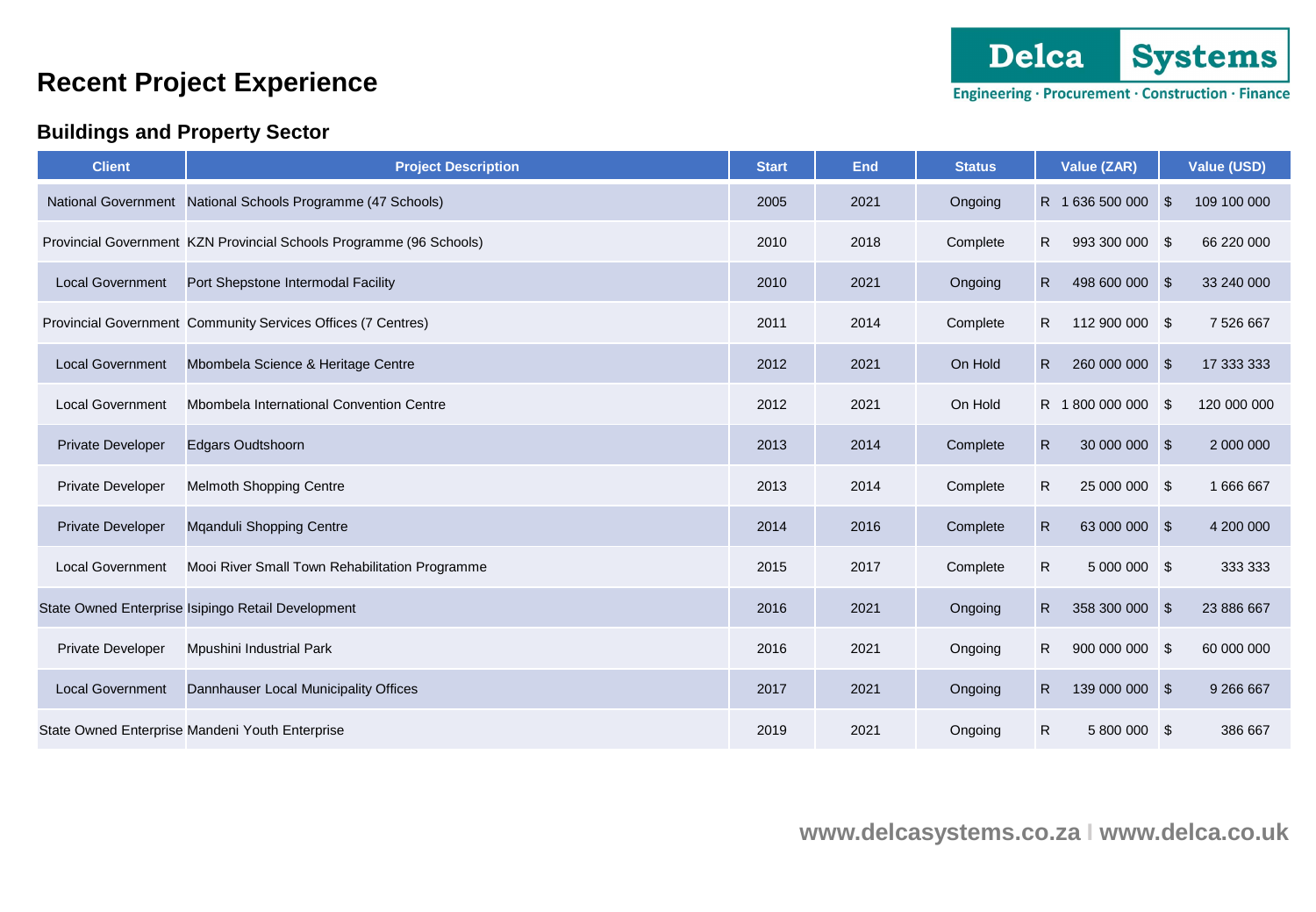### **Infrastructure Sector**

| <b>Client</b>           | <b>Project Description</b>                                             | <b>Start</b> | <b>End</b> | <b>Status</b> | Value (ZAR)                   | <b>Value (USD)</b> |
|-------------------------|------------------------------------------------------------------------|--------------|------------|---------------|-------------------------------|--------------------|
| <b>Local Government</b> | Rehabilitation of Mnyamana Road in Ulundi Unit A                       | 2011         | 2011       | Complete      | $\mathsf{R}$<br>5 500 000 \$  | 366 667            |
| <b>Local Government</b> | Rehabilitation of Roads in Ulundi Unit B South                         | 2012         | 2013       | Complete      | $\mathsf{R}$<br>13 000 000 \$ | 866 667            |
| <b>Local Government</b> | <b>Construction of Jimali Gravel Roads</b>                             | 2012         | 2015       | Complete      | $\mathsf{R}$<br>12 500 000 \$ | 833 333            |
|                         | State Owned Enterprise Ntuzuma Magistrates Court                       | 2012         | 2013       | Complete      | R<br>232 900 000 \$           | 15 526 667         |
| <b>Local Government</b> | Construction of 2.1Km Nyanda Gravel Road                               | 2013         | 2014       | Complete      | $\mathsf{R}$<br>3 400 000 \$  | 226 667            |
| <b>Local Government</b> | Construction of 2.5Km Ezingadini Gravel Road                           | 2013         | 2014       | Complete      | $\mathsf{R}$<br>4 500 000 \$  | 300 000            |
| <b>Local Government</b> | <b>Construction of Ndebele Gravel Road</b>                             | 2013         | 2014       | Complete      | $\mathsf{R}$<br>3 800 000 \$  | 253 333            |
| <b>Local Government</b> | Construction of 5Km Tholwethu Gravel Road                              | 2013         | 2014       | Complete      | $\mathsf{R}$<br>3 400 000 \$  | 226 667            |
| <b>Local Government</b> | Rehabilitation of Roads in Ulundi Unit D                               | 2013         | 2015       | Complete      | $\mathsf{R}$<br>12 000 000 \$ | 800 000            |
| <b>Local Government</b> | Rehabilitation of Roads in Ulundi Unit C                               | 2013         | 2013       | Complete      | $\mathsf{R}$<br>17 000 000 \$ | 1 133 333          |
| <b>Local Government</b> | Paving of Emadoshini Road in Ward 13, Bhekuzulu Location & Stormwater  | 2014         | 2015       | Complete      | $\mathsf{R}$<br>7 700 000 \$  | 513 333            |
| <b>Local Government</b> | Ngwane Road Phase 2                                                    | 2014         | 2014       | Complete      | $\mathsf{R}$<br>3 100 000 \$  | 206 667            |
|                         | State Owned Enterprise Renovation and upgrade of x 8 Railways Stations | 2015         | 2016       | Complete      | $\mathsf{R}$<br>24 000 000 \$ | 1 600 000          |
| <b>Local Government</b> | Nyandeni & Port St Johns Municipalities                                | 2015         | 2016       | Complete      | ${\sf R}$<br>33 000 000 \$    | 2 200 000          |
| <b>Local Government</b> | <b>Construction of Ntabankulu Gravel Roads</b>                         | 2015         | 2016       | Complete      | $\mathsf{R}$<br>5 200 000 \$  | 346 667            |
| <b>Local Government</b> | Construction of N.J Mbuli Gravel Roads                                 | 2015         | 2015       | Complete      | $\mathsf{R}$<br>4 300 000 \$  | 286 667            |

Delca **Systems** 

Engineering · Procurement · Construction · Finance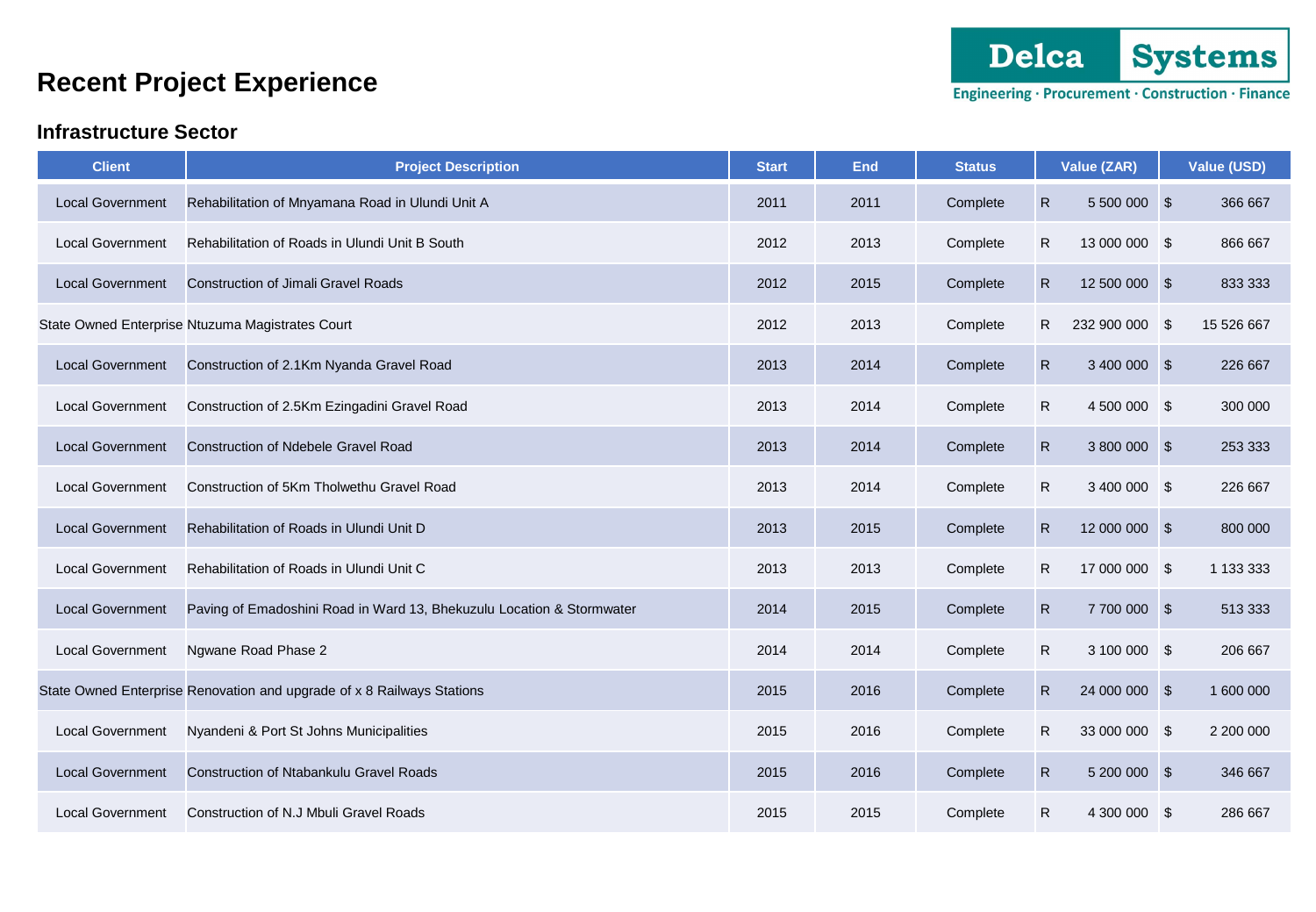### **Infrastructure Sector - Continued**

| <b>Client</b>           | <b>Project Description</b>                                                    | <b>Start</b> | <b>End</b> | <b>Status</b> |              | Value (ZAR)   |          | Value (USD) |
|-------------------------|-------------------------------------------------------------------------------|--------------|------------|---------------|--------------|---------------|----------|-------------|
|                         | State Owned Enterprise Agricultural Irrigation System                         | 2014         | 2018       | Complete      | R.           | 14 300 000 \$ |          | 953 333     |
| <b>Local Government</b> | Construction of Alpha Gravel Roads                                            | 2015         | 2015       | Complete      | R.           | 5 800 000 \$  |          | 386 667     |
| <b>Local Government</b> | <b>Construction of St Paul Gravel Roads</b>                                   | 2015         | 2015       | Complete      | $\mathsf{R}$ | 8 600 000 \$  |          | 573 333     |
| <b>Local Government</b> | Construction of Bus Halts on R40 through Nelspruit, in Mbombela               | 2016         | 2018       | Complete      | R.           | 54 000 000 \$ |          | 3 600 000   |
| <b>Local Government</b> | Construction of Bus Halts in R538, Contracts 131 A, B & C                     | 2017         | 2020       | Complete      | R.           | 27 000 000 \$ |          | 1 800 000   |
|                         | Provincial Government Mpumalanga Roads - Rehabilitation of D2978 in Matsulu B | 2019         | 2020       | Complete      | R            | 28 400 000 \$ |          | 1893333     |
|                         | Provincial Government Mpumalanga Roads - Rehabilitation of D2975 in Matsulu B | 2019         | 2020       | Complete      | R.           | 30 300 000 \$ |          |             |
| <b>Local Government</b> | Construction of High Street Bridge and Road                                   | 2019         | 2020       | Complete      | R            | 12 500 000 \$ |          | 833 333     |
| <b>Local Government</b> | Construction of High Street Bridge and Road                                   | 2019         | 2020       | Complete      | $\mathsf{R}$ | 12 500 000 \$ |          | 833 333     |
| <b>Local Government</b> | Community Infrastructure (UNDP Grant Funded)                                  | 2021         | 2021       | Ongoing       | R            | 15 000 000 \$ |          | 1 000 000   |
|                         | State Owned Enterprise Midmar Dam internal roads upgrade program              | 2021         | 2021       | Ongoing       | R.           | 25 000 000    | <b>S</b> | 1 666 667   |

Delca

Engineering · Procurement · Construction · Finance

**Systems**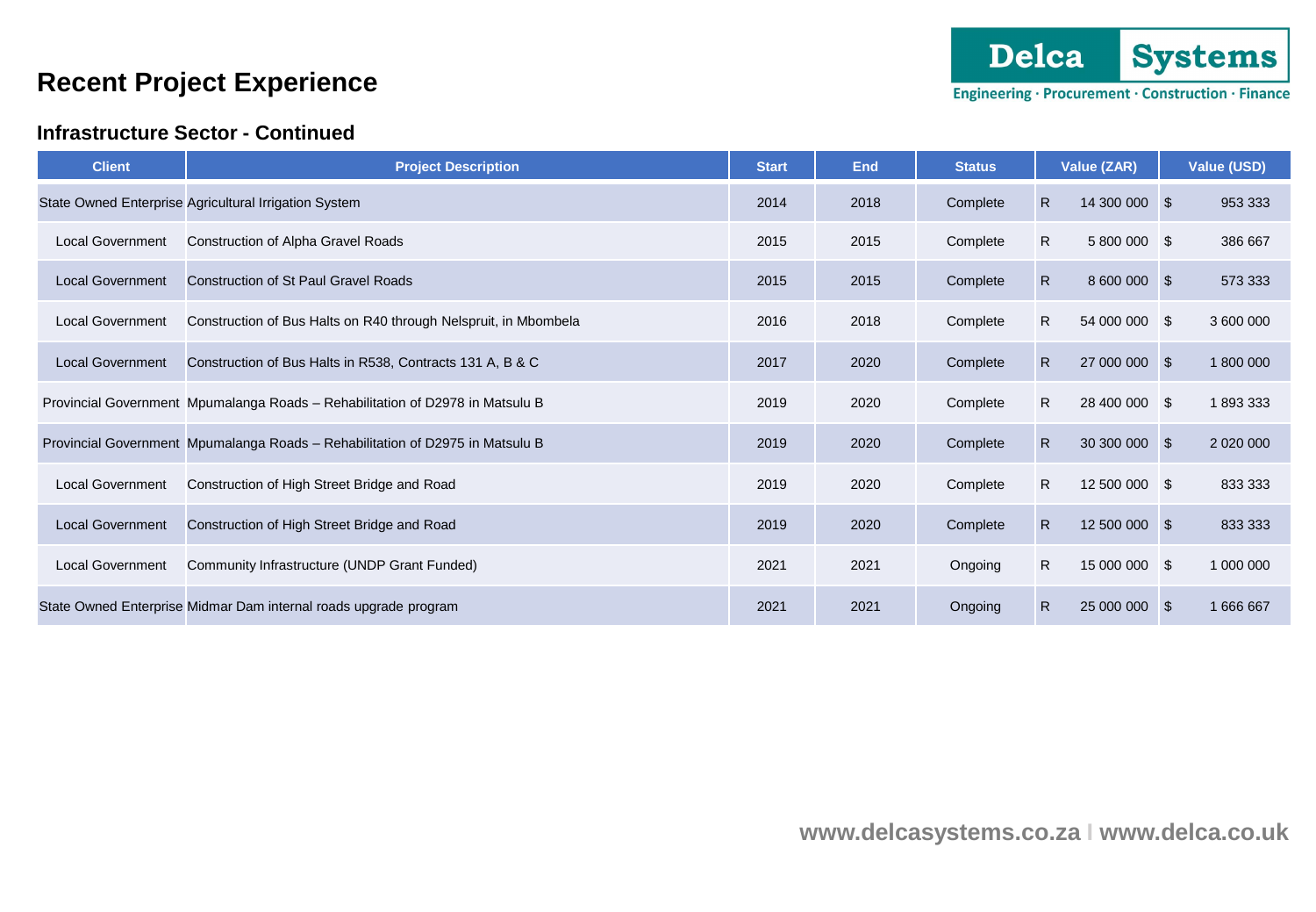### **Equipment and Commodity Aggregation**

| <b>Description</b>         |                           | Value (USD)   | <b>Period (Year)</b>    | <b>Buyer</b>                 | <b>Seller</b>                    |
|----------------------------|---------------------------|---------------|-------------------------|------------------------------|----------------------------------|
| Coal                       | \$                        | 120 000 000   | $2015 - 2018$           | South Africa / International | South Africa                     |
| Coal                       | \$                        | 200 000 000   | 2020 - 2021 - Current   | South Africa / International | South Africa                     |
| Chrome Ore / Lumps / Ferro | $\sqrt[6]{3}$             | 50 000 000    | 2012 - 2013             | International                | South Africa                     |
| Chrome Ore / Lumps / Ferro | \$                        | 50 000 000    | $2020 - 2021 -$ Current | International                | South Africa                     |
| Manganese                  | \$                        | 20 000 000    | $2016 - 2018$           | South Africa / International | Zambia / Zimbabwe / South Africa |
| Iron Ore                   | \$                        | 200 000 000   | 2011-2014               | International                | South Africa                     |
| Iron Ore                   | \$                        | 300 000 000   | $2020 - 2021$           | International                | South Africa                     |
| <b>Petroleum Products</b>  | \$                        | 7 000 000 000 | $2012 - 2013$           | International                | Australia                        |
| <b>Petroleum Products</b>  | $\boldsymbol{\mathsf{S}}$ | 500 000 000   | $2016 - 2018$           | South Africa                 | <b>USA</b>                       |
| <b>Petroleum Products</b>  | \$                        | 200 000 000   | 2020 - 2021             | South Africa                 | Australia                        |
| Agri (Maize, Beans, Sugar) | $\sqrt{2}$                | 150 000 000   | $2014 - 2016$           | South Africa / International | Malawi / Brazil / South Africa   |
| Metals (Gold, Copper)      | \$                        | 100 000 000   | $2015 - 2019$           | International                | Australia / Africa               |
| Medical                    | \$                        | 10 000 000    | 2018 - 2021             | Angola                       | South Africa / International     |